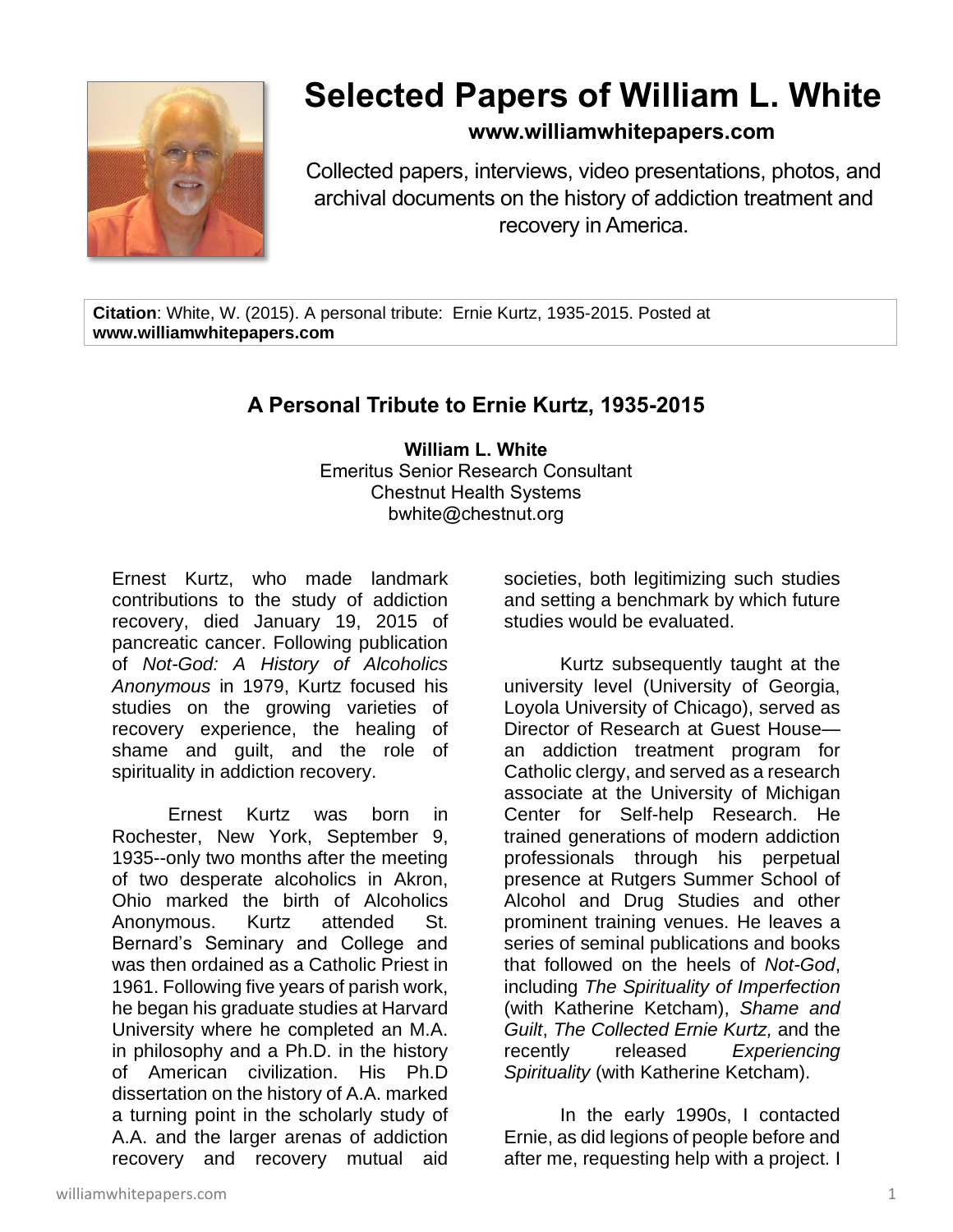was writing a book on the history of addiction treatment and recovery in the United States and sought Ernie's review and comment on the chapters on A.A. I was quite intimidated by approaching him and did not know at that time that Ernie loved up-and-coming historians of both academic and amateur standing. He welcomed me as he did so many others. I had no inkling at the time that this initial consultation would morph into a sustained mentorship and friendship that would endure for more than twenty-five years and produce the most significant collaborations of my professional career.

Before critiquing my A.A. chapters, Ernie insisted that I had to master the basics of researching and writing history. He created a stack of "must read" history books, including the works of Barbara Tuchman, who he suggested I emulate. As that initial consultation expanded into a broader mentorship of all my historical research and writings, I began to make note of the guidelines within Ernie's repeated admonitions. He challenged me to:

- 1) Tell the story chronologically (do not confuse your reader but give them hints on what is coming),
- 2) Tell the story in context (let your reader know what else is going on around the event you are profiling),
- 3) Present and document the historical evidence—ALL of the evidence,
- 4) Separate statements of fact from conjecture and opinion,
- 5) Tell the story from multiple perspectives,
- 6) Localize and personalize the story, and
- 7) Stay connected to my readers—

keep them wanting to turn the page to find out what happens next.

Ernie also talked a good deal about the ethics of historical research and disclosed his own past dilemmas as a teaching tool, e.g., his response to a request by an A.A. General Service Board trustee not to include the account of Bill Wilson's LSD use in *Not-God*.

I recently published an in-depth profile of Ernie's life and work in [Alcoholism Treatment Quarterly,](http://www.tandfonline.com/doi/pdf/10.1080/07347324.2014.949123) which I would commend to the readers. What I would offer here for readers is a personal glimpse into Ernie's mentorship and why so many aspiring and accomplished historians have held him in such high regard and why so many now mourn his passing.

In his mentorship of others, Ernie, like A.A. itself, expressed far more interested in alcoholics than the disorder of alcoholism. He found within the recovery experience of the alcoholic something of great universal value—the acceptance of human limitation—one's not-Godness, what he often characterized as the spirituality of imperfection. He felt such acceptance was a powerful and essential antidote to many of the ills plaguing individuals, families, communities, and countries. Causes and consequences of alcoholism captured far less of his attention than the paradoxes that existed within the experience of alcoholism recovery. He found something relevant to all that hidden gifts could be found within the curse of illness, that strength could rise from the acknowledgement of weakness, that wholeness could rise from brokenness, that authentic connection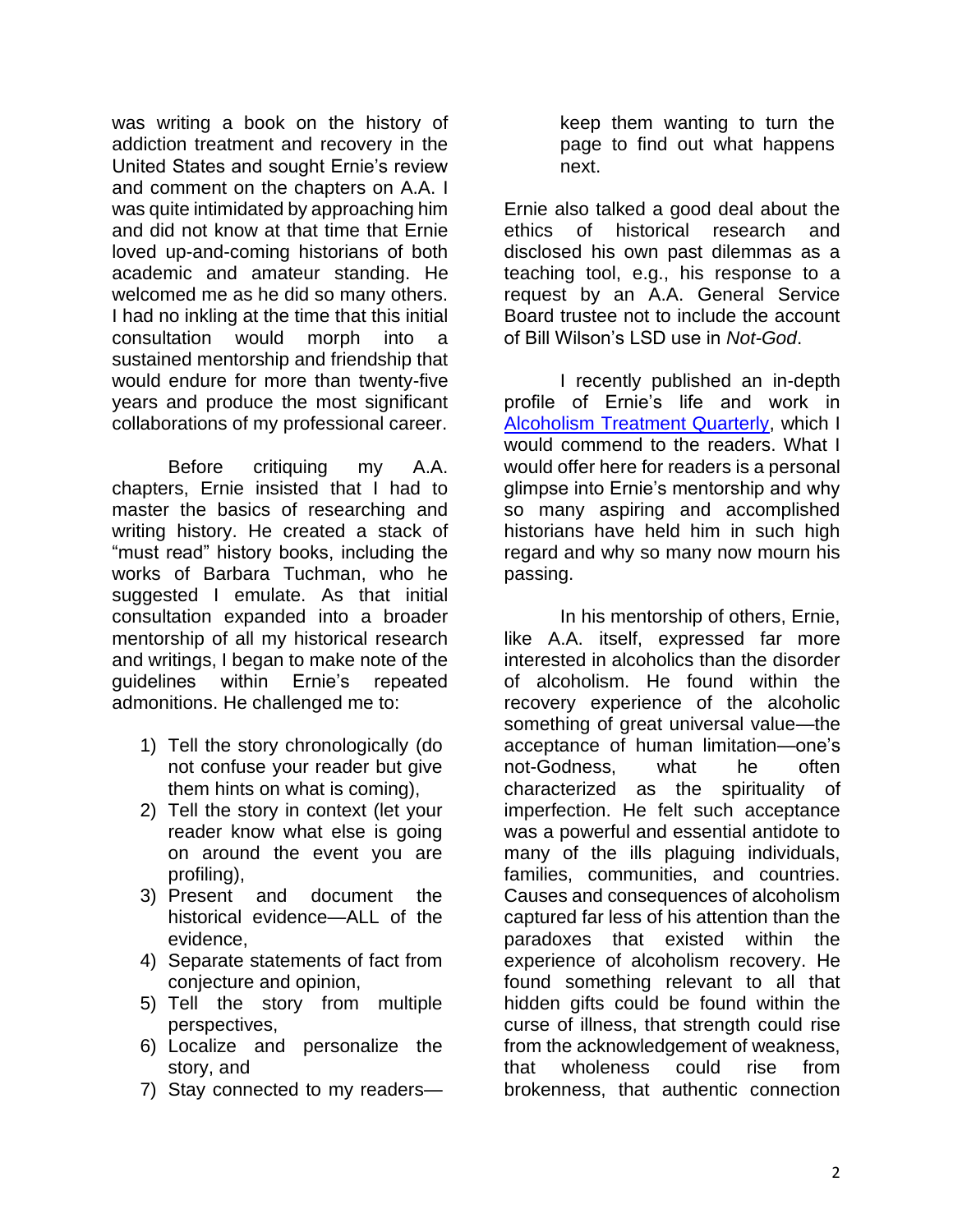and community could rise from the most severe forms of estrangement and isolation, that envy and resentment could give way to forgiveness and gratitude, that grandiosity and self- hatred could both give way to self-acceptance and humility, and that injury to others could give way to service to others. These poignant lessons he found within his observations of men and women recovering from alcoholism. In his mentorship of others, Ernie was far more interested in calling our attention to the possibilities that could flow from recovery from alcoholism—and what those possibilities revealed about the human condition and human potential--than in the pathologies that alcoholism continued to wreak in the absence of recovery.

Ernie knew stuff, and he knew people. What he did for me and so many others, including legions of M.A. and Ph.D. students, was connect us to information and sources that escaped the usual search methods. He was a walking encyclopedia of the subjects he held most dear and freely shared those resources. So many people's research had crossed Ernie's path that he served as a crossroads continually connecting people with shared interests. Ernie loved connecting people and he played a key role in forging a community of A.A. historians in collaborations with Brown University, A.A. Archivists, A.A. History Lovers, and other such groups. Many of the stories I was able to share through my writings were made possible by Ernie opening doors to people whose names would never have been revealed in a search of the published literature.

Mentoring under Ernie's guidance was not for the faint of heart. I ended many a session with a piece of work bruised or battered, but always believing I could and would do better. Faint praise was not Ernie's style. Those seeking a warm and fuzzy father figure and blind adoration of their capabilities were quickly dismissed of any such expectations. He had very high expectations, and he didn't brook fools. His feedback was extremely pointed, lacking any attempt at sugar coating, but, when he saw potential, his challenges to elevate the quality of one's research, thinking, and writing were quite inspiring.

My mentorship by Ernie evolved into later collaborations on numerous formal studies, monographs, and articles. That experience also taught me a style of collaboration that I found effective and professionally fulfilling. When Ernie and I found a topic we wanted to mutually explore, we would divide and share the research; brainstorm the central ideas and our potential approach; determine which of us would take the lead writing responsibility; create, discuss, and repeatedly revise a detailed outline; prepare a first draft; and repeatedly revise it—sometimes with input from external reviewers before taking it through a formal peer review process. When working on papers using this process, I often learned as much from what we did not include in the papers as from what was included. The frontier issues, often lacking sufficient evidence to then include, were left on the editing floor to be later gathered for further investigation and discussion.

 Ernie was a lover of stories and had a profound belief in the healing power of personal story reconstruction and storytelling. With so much to explore